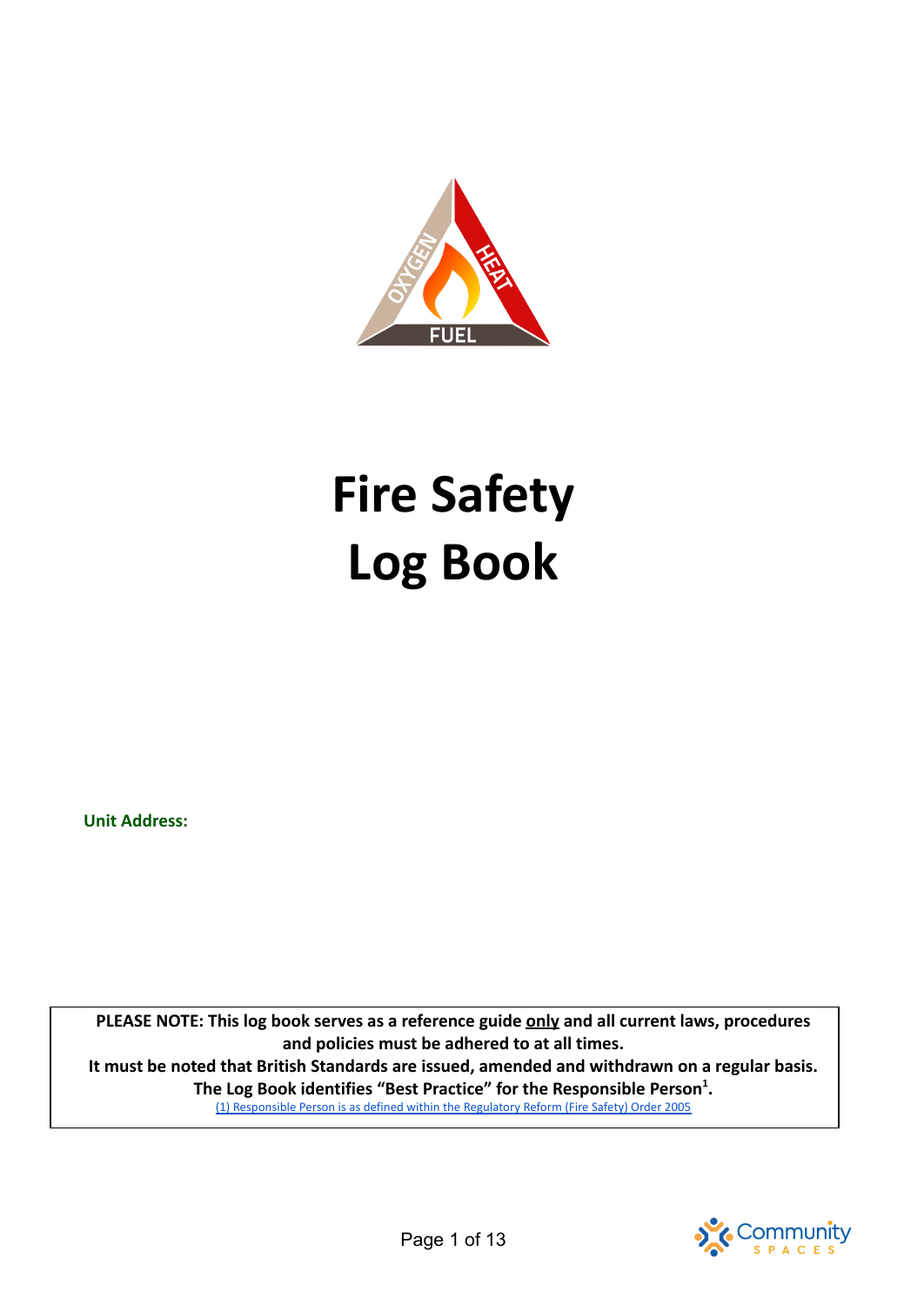# **Contents of Log Book**

# **Page Number**

| <b>Contents and useful numbers</b>                       |    |
|----------------------------------------------------------|----|
| <b>Recording of Tests &amp; Maintenance</b>              |    |
| Record of Technical Fire Safety or Fire Authority Visit  | з  |
| <b>Breakdown &amp; Location of Call Points</b>           | 4  |
| <b>Fire Detection System Record of Tests</b>             | 5  |
| <b>Record of False Alarms</b>                            | 6  |
| <b>Automatic Door Release Mechanisms Record of Tests</b> | 7  |
| <b>Monthly Fire Extinguisher Checks</b>                  | 8  |
| <b>Monthly Checks for Emergency Lighting</b>             | 9  |
| <b>Record of Fire Door Checks</b>                        | 10 |
| <b>Record of Hose Reel Maintenance Checks</b>            | 11 |
| <b>Record of Fire Evacuation Drills</b>                  | 12 |
| <b>Example of a Staff Training Record</b>                | 13 |

| <b>Useful Telephone Numbers</b>                                                                       |                                        |  |  |  |  |
|-------------------------------------------------------------------------------------------------------|----------------------------------------|--|--|--|--|
| <b>Fire &amp; Rescue</b><br><b>Fire Safety Officer</b>                                                |                                        |  |  |  |  |
| <b>Fire Extinguisher</b><br><b>Contractor</b>                                                         | <b>Fire Alarm</b><br><b>Contractor</b> |  |  |  |  |
| <b>Emergency Lighting</b><br>Centre Manager/<br>Maintenance /<br><b>Contractor</b><br><b>Security</b> |                                        |  |  |  |  |

**THE ALLOCATED STAFF ASSEMBLY POINT FOR THIS UNIT IS:**

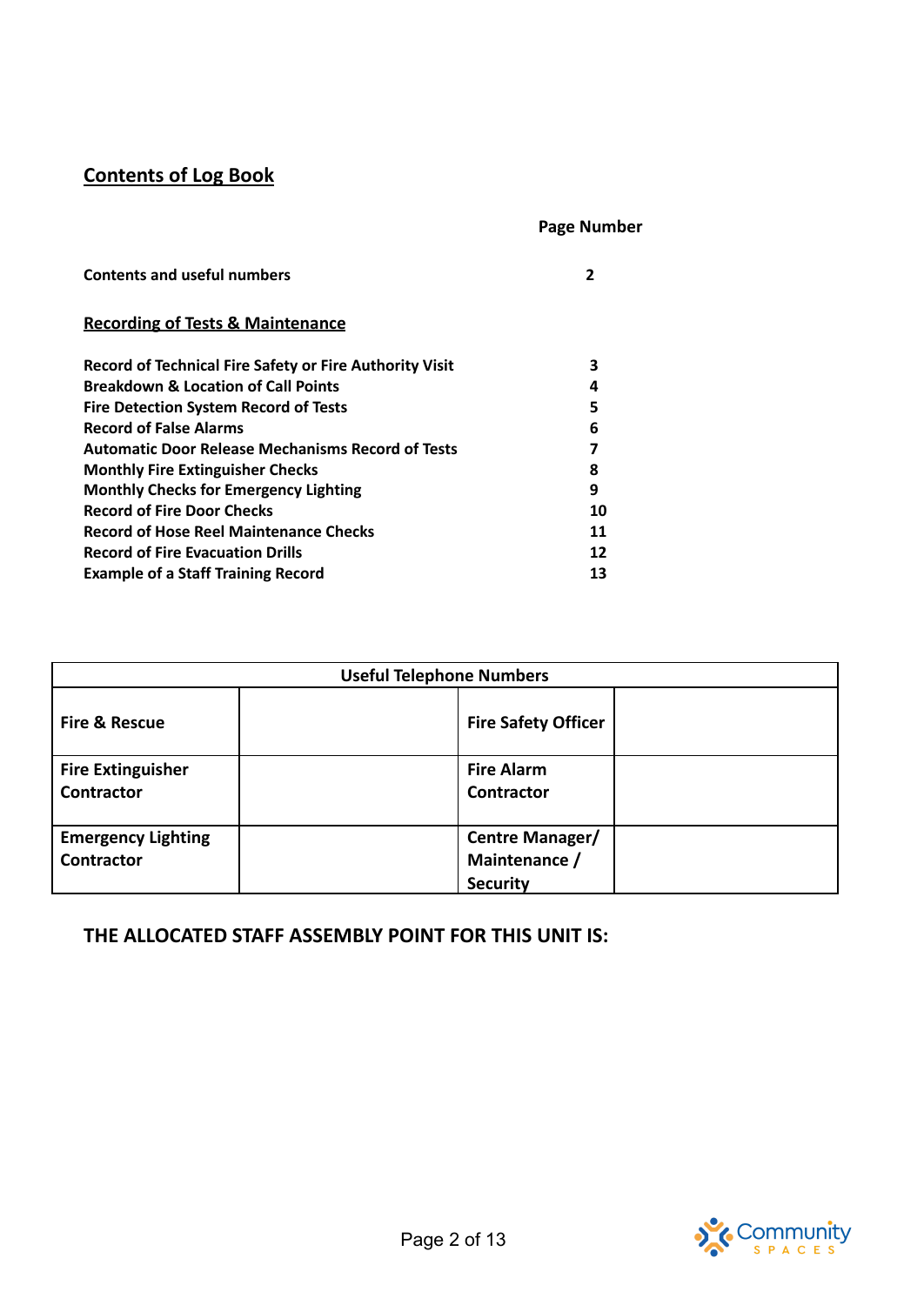#### **RECORD OF TECHNICAL FIRE SAFETY OR FIRE AUTHORITY VISITS**

| <b>Date</b> | <b>Fire Authority</b><br><b>Officers Name</b> | <b>Officers</b><br>Signature | Comments/<br><b>Reason for visit</b> |
|-------------|-----------------------------------------------|------------------------------|--------------------------------------|
|             |                                               |                              |                                      |
|             |                                               |                              |                                      |
|             |                                               |                              |                                      |
|             |                                               |                              |                                      |
|             |                                               |                              |                                      |
|             |                                               |                              |                                      |
|             |                                               |                              |                                      |
|             |                                               |                              |                                      |
|             |                                               |                              |                                      |
|             |                                               |                              |                                      |
|             |                                               |                              |                                      |
|             |                                               |                              |                                      |
|             |                                               |                              |                                      |
|             |                                               |                              |                                      |
|             |                                               |                              |                                      |
|             |                                               |                              |                                      |

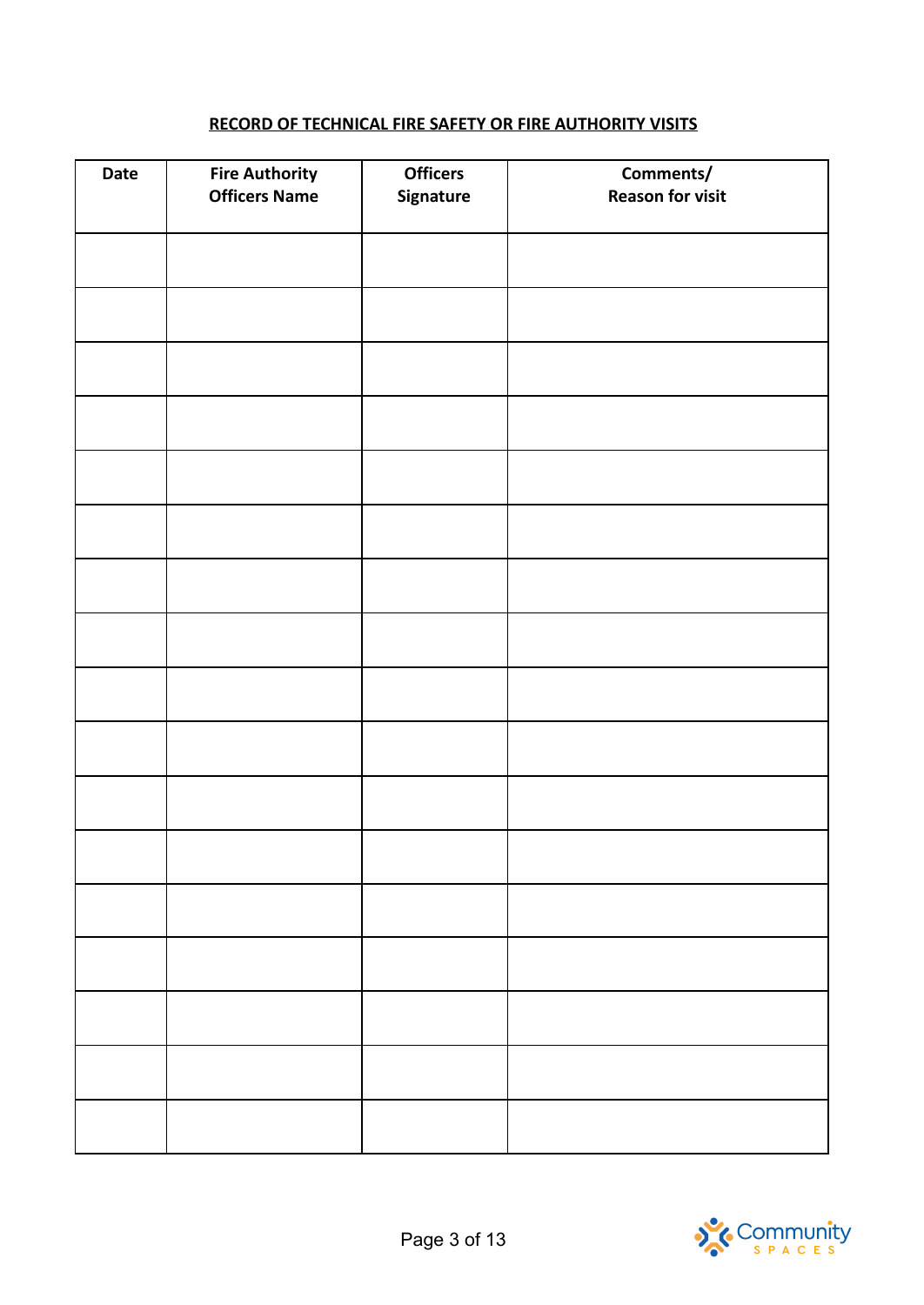## **BREAKDOWN AND LOCATION OF BREAK GLASS CALL POINTS**

| <b>Break Glass Point ID</b><br>No/Letter/Colour | Location in premise/workplace |
|-------------------------------------------------|-------------------------------|
|                                                 |                               |
|                                                 |                               |
|                                                 |                               |
|                                                 |                               |
|                                                 |                               |
|                                                 |                               |
|                                                 |                               |
|                                                 |                               |
|                                                 |                               |
|                                                 |                               |
|                                                 |                               |
|                                                 |                               |
|                                                 |                               |
|                                                 |                               |
|                                                 |                               |
|                                                 |                               |
|                                                 |                               |

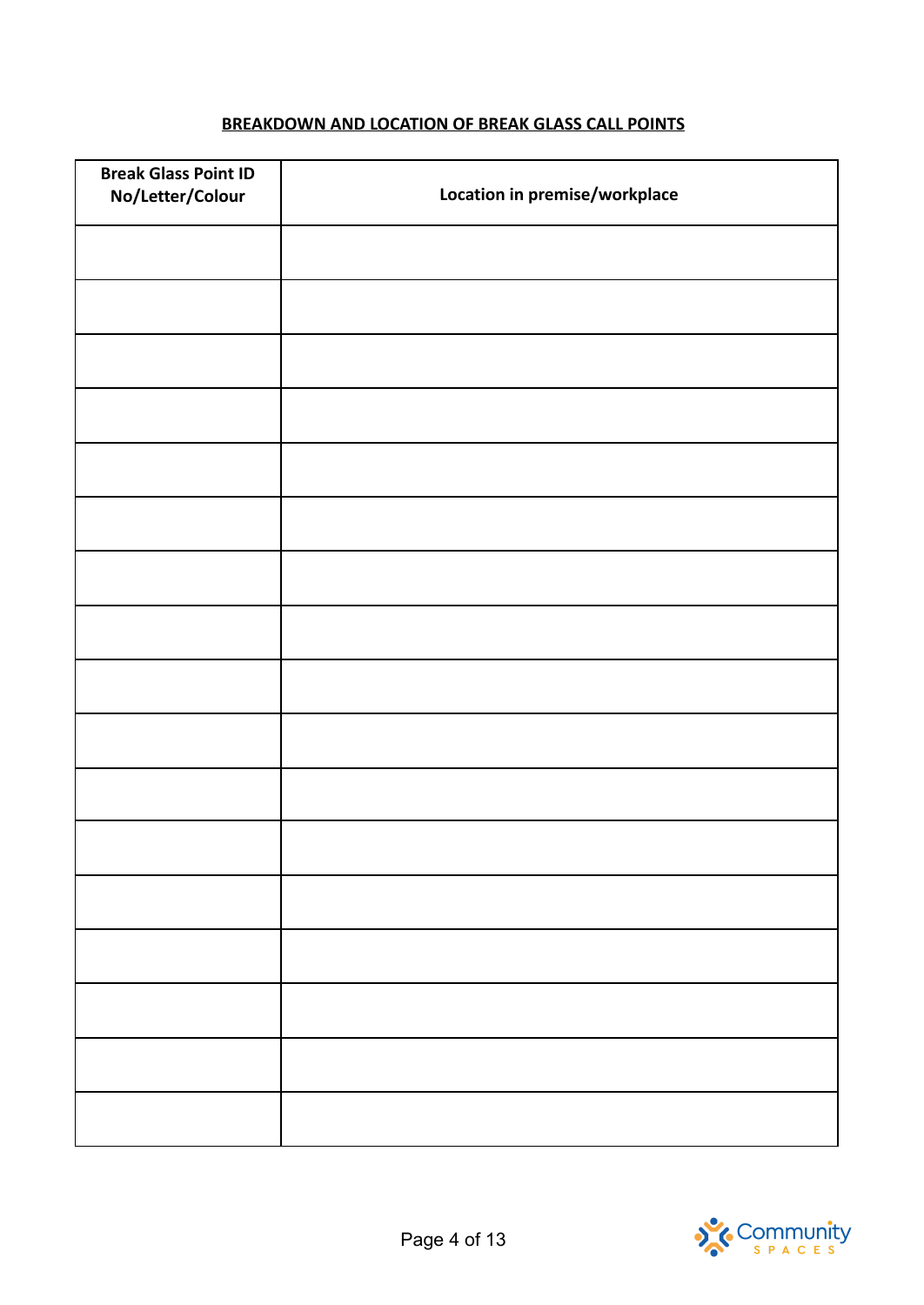#### **WEEKLY FIRE DETECTION SYSTEM - RECORD OF TESTS**

| Date |               | <b>Fire Alarm</b> | <b>Remedial Action</b> | <b>Print Name</b> | Signature |
|------|---------------|-------------------|------------------------|-------------------|-----------|
|      | Call<br>Point | <b>Operates</b>   |                        |                   |           |
|      | $\sf ID$      | Y/N               |                        |                   |           |
|      |               |                   |                        |                   |           |
|      |               |                   |                        |                   |           |
|      |               |                   |                        |                   |           |
|      |               |                   |                        |                   |           |
|      |               |                   |                        |                   |           |
|      |               |                   |                        |                   |           |
|      |               |                   |                        |                   |           |
|      |               |                   |                        |                   |           |
|      |               |                   |                        |                   |           |
|      |               |                   |                        |                   |           |
|      |               |                   |                        |                   |           |
|      |               |                   |                        |                   |           |
|      |               |                   |                        |                   |           |
|      |               |                   |                        |                   |           |
|      |               |                   |                        |                   |           |
|      |               |                   |                        |                   |           |
|      |               |                   |                        |                   |           |

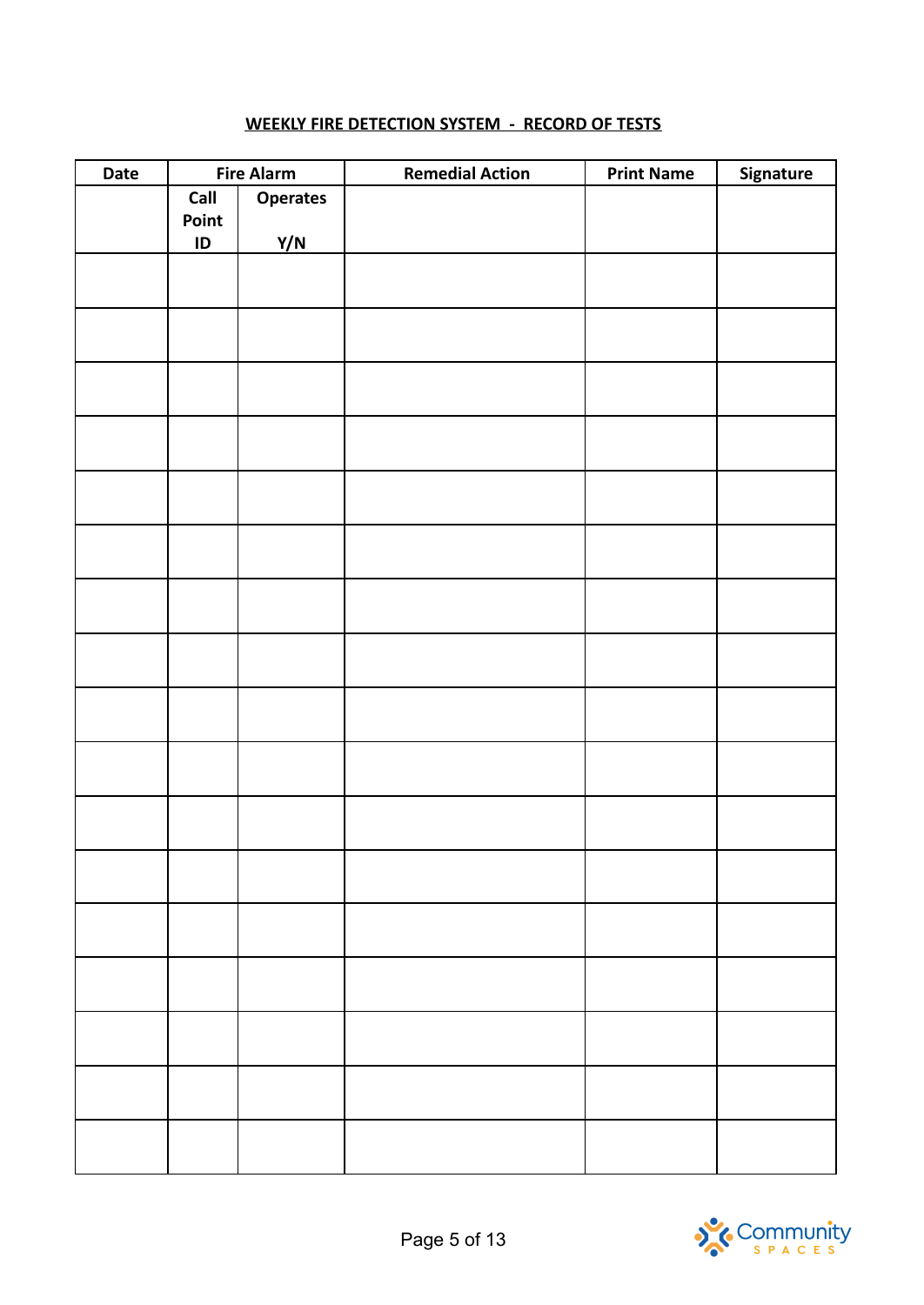# **FIRE DETECTION SYSTEM - RECORD OF FALSE ALARMS**

| Date | Call<br>Point | <b>Reason for activation</b> | <b>Actions</b> |          |
|------|---------------|------------------------------|----------------|----------|
|      | ID            |                              |                | Initials |
|      |               |                              |                |          |
|      |               |                              |                |          |
|      |               |                              |                |          |
|      |               |                              |                |          |
|      |               |                              |                |          |
|      |               |                              |                |          |
|      |               |                              |                |          |
|      |               |                              |                |          |
|      |               |                              |                |          |
|      |               |                              |                |          |
|      |               |                              |                |          |
|      |               |                              |                |          |
|      |               |                              |                |          |
|      |               |                              |                |          |
|      |               |                              |                |          |
|      |               |                              |                |          |
|      |               |                              |                |          |
|      |               |                              |                |          |
|      |               |                              |                |          |
|      |               |                              |                |          |
|      |               |                              |                |          |
|      |               |                              |                |          |
|      |               |                              |                |          |

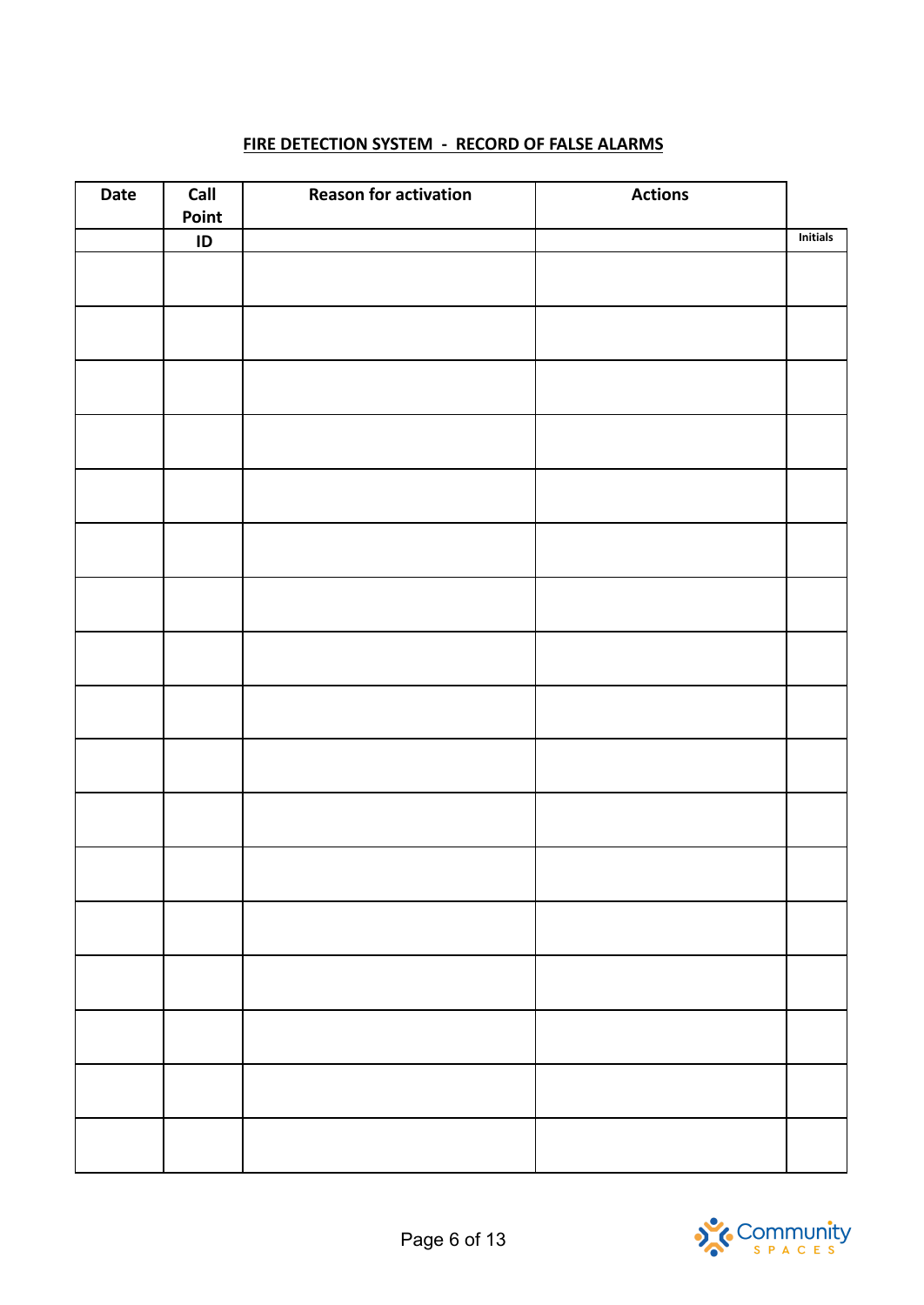# **AUTOMATIC DOOR/SHUTTER RELEASE MECHANISMS**

| <b>DATE</b> | <b>Automatic</b><br>door releases | Location | <b>Remedial action</b> | Name | Signature |
|-------------|-----------------------------------|----------|------------------------|------|-----------|
|             | Operating<br>Y/N                  |          |                        |      |           |
|             |                                   |          |                        |      |           |
|             |                                   |          |                        |      |           |
|             |                                   |          |                        |      |           |
|             |                                   |          |                        |      |           |
|             |                                   |          |                        |      |           |
|             |                                   |          |                        |      |           |
|             |                                   |          |                        |      |           |
|             |                                   |          |                        |      |           |
|             |                                   |          |                        |      |           |
|             |                                   |          |                        |      |           |
|             |                                   |          |                        |      |           |
|             |                                   |          |                        |      |           |
|             |                                   |          |                        |      |           |
|             |                                   |          |                        |      |           |
|             |                                   |          |                        |      |           |
|             |                                   |          |                        |      |           |

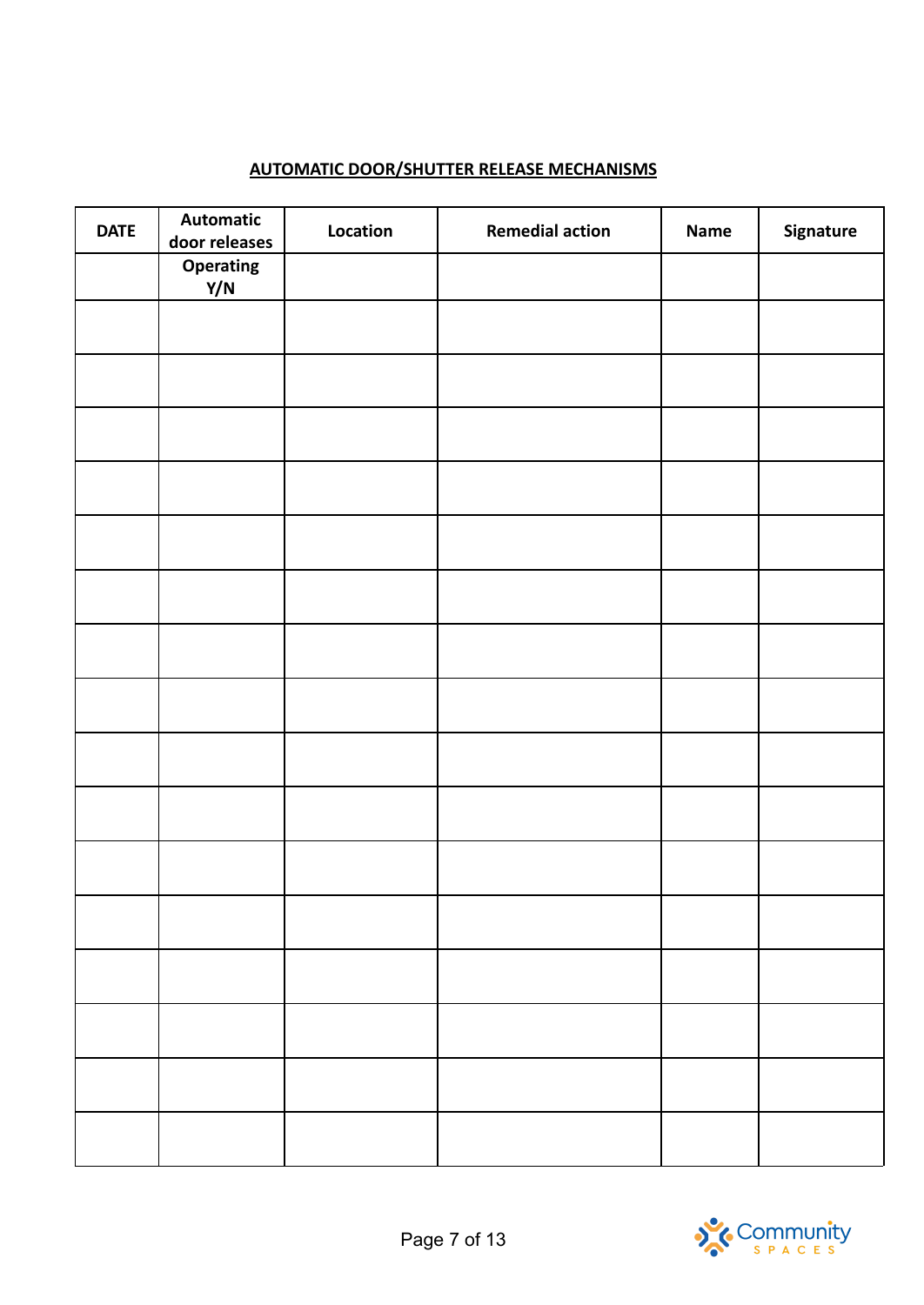#### **FIRE EXTINGUISHERS – MONTHLY RECORD OF TESTS AND INSPECTIONS**

| <b>Date</b><br>Inspected<br>/Tested | Operating<br>Y/N | <b>Remedial Action</b> | Name | Signature |
|-------------------------------------|------------------|------------------------|------|-----------|
|                                     |                  |                        |      |           |
|                                     |                  |                        |      |           |
|                                     |                  |                        |      |           |
|                                     |                  |                        |      |           |
|                                     |                  |                        |      |           |
|                                     |                  |                        |      |           |
|                                     |                  |                        |      |           |
|                                     |                  |                        |      |           |
|                                     |                  |                        |      |           |
|                                     |                  |                        |      |           |
|                                     |                  |                        |      |           |
|                                     |                  |                        |      |           |
|                                     |                  |                        |      |           |
|                                     |                  |                        |      |           |
|                                     |                  |                        |      |           |
|                                     |                  |                        |      |           |
|                                     |                  |                        |      |           |

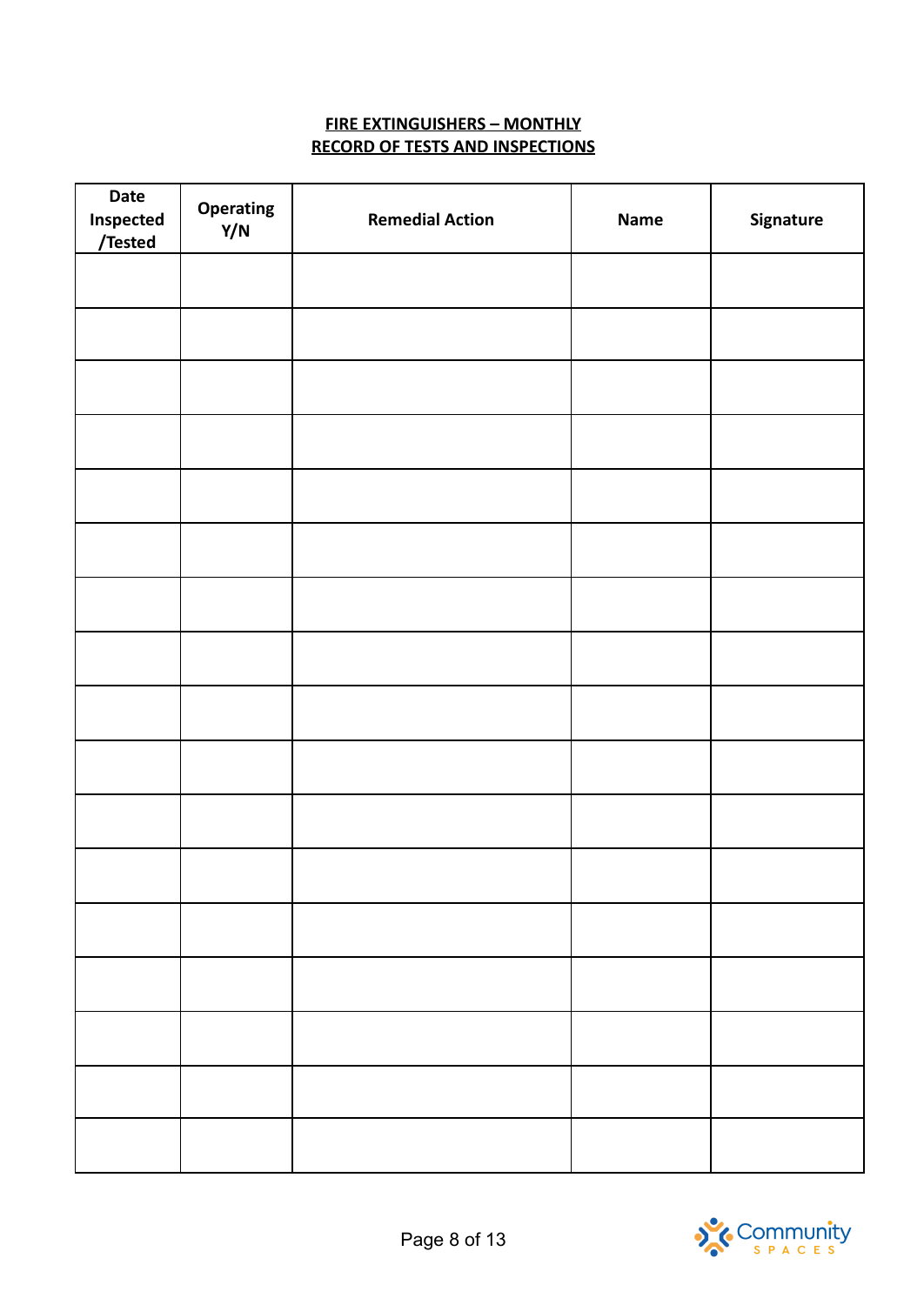#### **EMERGENCY LIGHTING - MONTHLY RECORD OF TESTS AND INSPECTIONS**

| <b>Date</b><br>Inspected/<br><b>Tested</b> | Operating<br>Y/N | <b>Remedial Action</b> | Name | Signature |
|--------------------------------------------|------------------|------------------------|------|-----------|
|                                            |                  |                        |      |           |
|                                            |                  |                        |      |           |
|                                            |                  |                        |      |           |
|                                            |                  |                        |      |           |
|                                            |                  |                        |      |           |
|                                            |                  |                        |      |           |
|                                            |                  |                        |      |           |
|                                            |                  |                        |      |           |
|                                            |                  |                        |      |           |
|                                            |                  |                        |      |           |
|                                            |                  |                        |      |           |
|                                            |                  |                        |      |           |
|                                            |                  |                        |      |           |
|                                            |                  |                        |      |           |
|                                            |                  |                        |      |           |
|                                            |                  |                        |      |           |
|                                            |                  |                        |      |           |

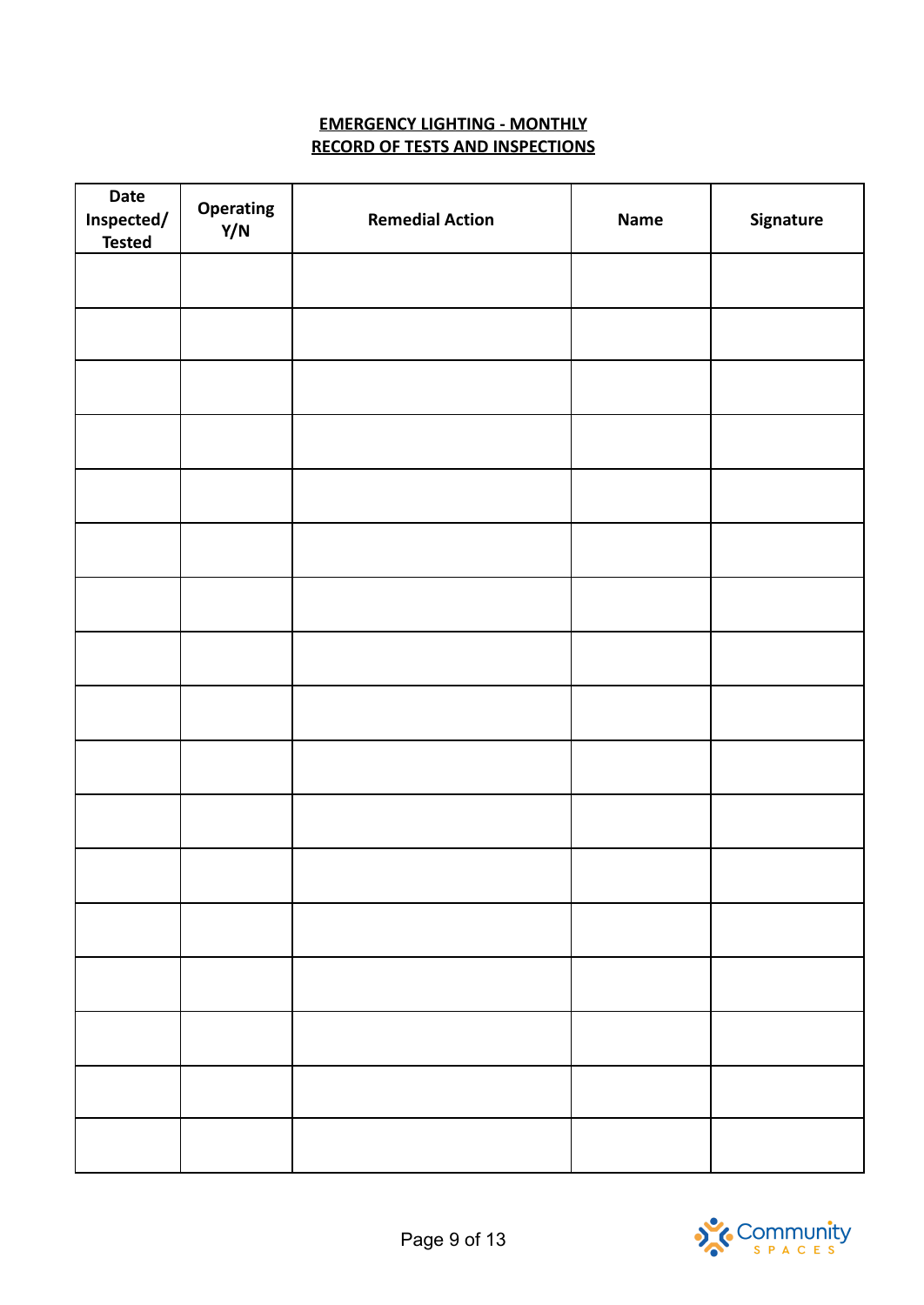## **FIRE DOORS - MONTHLY RECORD OF TESTS AND INSPECTIONS**

| Date<br>Inspected/<br><b>Tested</b> | Operating<br>Y/N | <b>Remedial Action</b> | Name | Signature |
|-------------------------------------|------------------|------------------------|------|-----------|
|                                     |                  |                        |      |           |
|                                     |                  |                        |      |           |
|                                     |                  |                        |      |           |
|                                     |                  |                        |      |           |
|                                     |                  |                        |      |           |
|                                     |                  |                        |      |           |
|                                     |                  |                        |      |           |
|                                     |                  |                        |      |           |
|                                     |                  |                        |      |           |
|                                     |                  |                        |      |           |
|                                     |                  |                        |      |           |
|                                     |                  |                        |      |           |
|                                     |                  |                        |      |           |
|                                     |                  |                        |      |           |
|                                     |                  |                        |      |           |
|                                     |                  |                        |      |           |
|                                     |                  |                        |      |           |

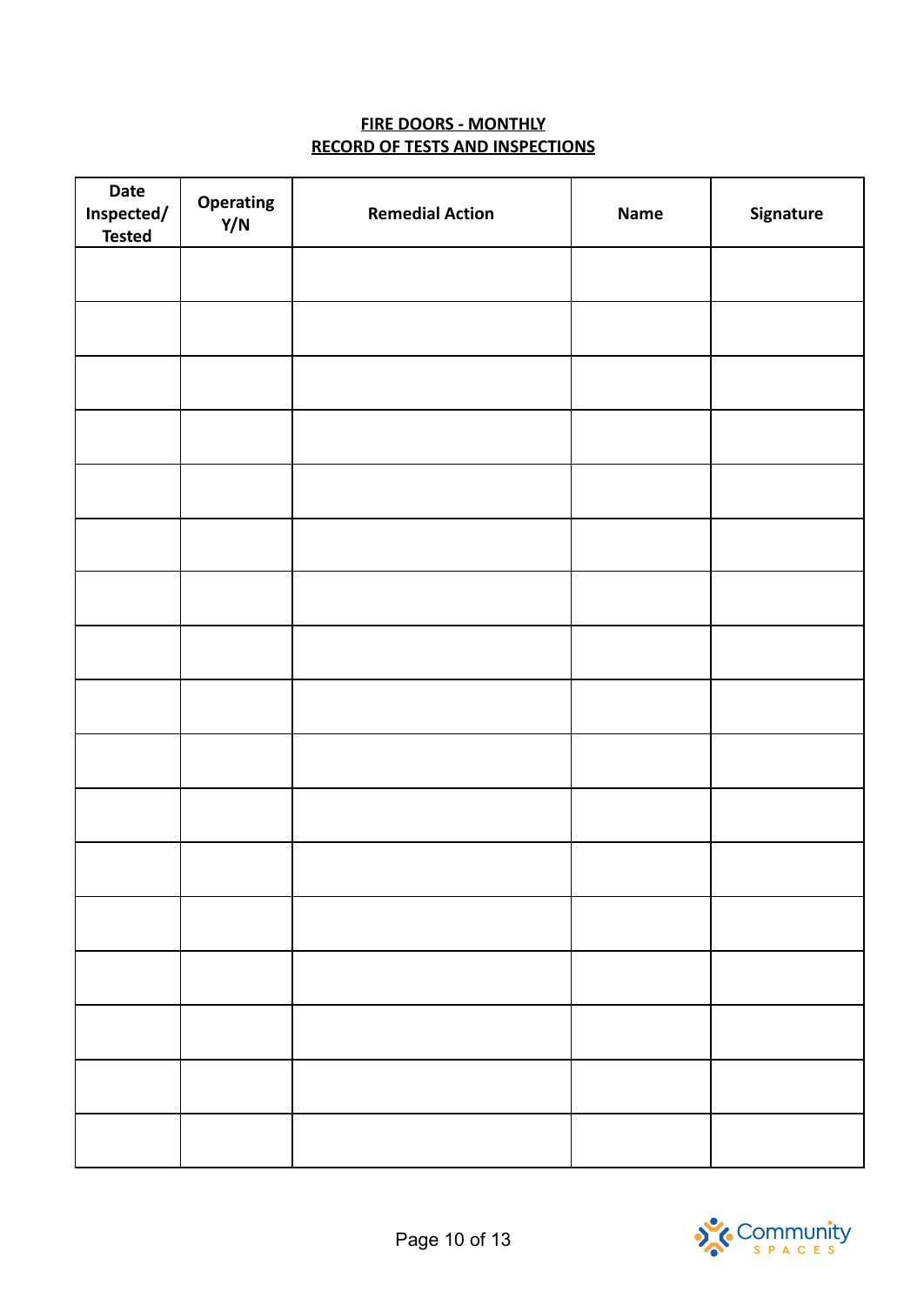## **HOSE REELS RECORD OF TESTS AND INSPECTIONS**

| <b>Date</b><br>Inspected/<br><b>Tested</b> | Operating<br>Y/N | <b>Remedial Action</b> | Name | Signature |
|--------------------------------------------|------------------|------------------------|------|-----------|
|                                            |                  |                        |      |           |
|                                            |                  |                        |      |           |
|                                            |                  |                        |      |           |
|                                            |                  |                        |      |           |
|                                            |                  |                        |      |           |
|                                            |                  |                        |      |           |
|                                            |                  |                        |      |           |
|                                            |                  |                        |      |           |
|                                            |                  |                        |      |           |
|                                            |                  |                        |      |           |
|                                            |                  |                        |      |           |
|                                            |                  |                        |      |           |
|                                            |                  |                        |      |           |
|                                            |                  |                        |      |           |
|                                            |                  |                        |      |           |
|                                            |                  |                        |      |           |
|                                            |                  |                        |      |           |

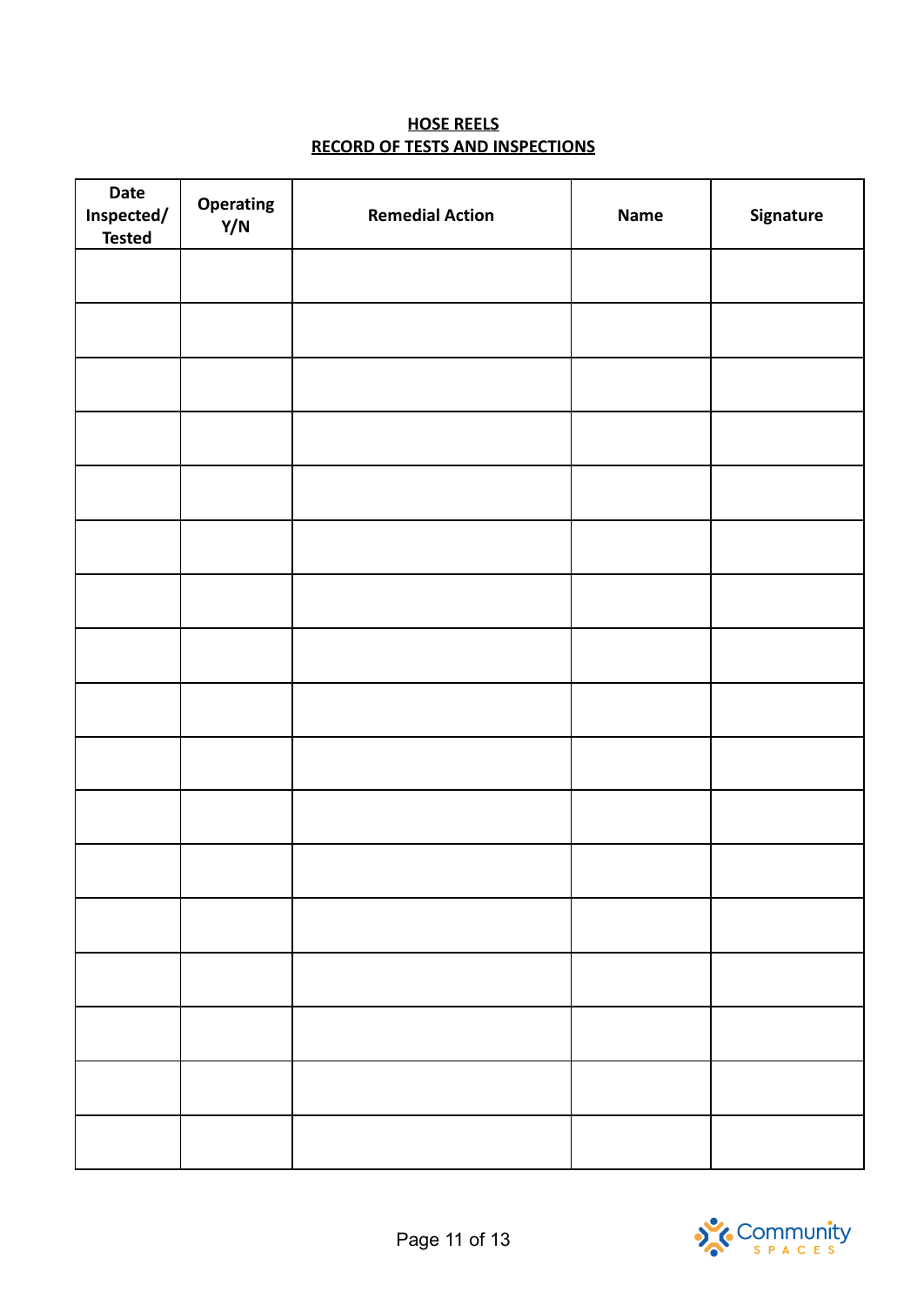| Date | <b>Time</b> | <b>Feedback/Action Points</b> | <b>Name</b> | Signature |
|------|-------------|-------------------------------|-------------|-----------|
|      |             |                               |             |           |
|      |             |                               |             |           |
|      |             |                               |             |           |
|      |             |                               |             |           |
|      |             |                               |             |           |
|      |             |                               |             |           |
|      |             |                               |             |           |
|      |             |                               |             |           |
|      |             |                               |             |           |
|      |             |                               |             |           |
|      |             |                               |             |           |
|      |             |                               |             |           |
|      |             |                               |             |           |
|      |             |                               |             |           |
|      |             |                               |             |           |
|      |             |                               |             |           |
|      |             |                               |             |           |

# **RECORD OF FIRE EVACUATION TRAINING/ DRILLS**